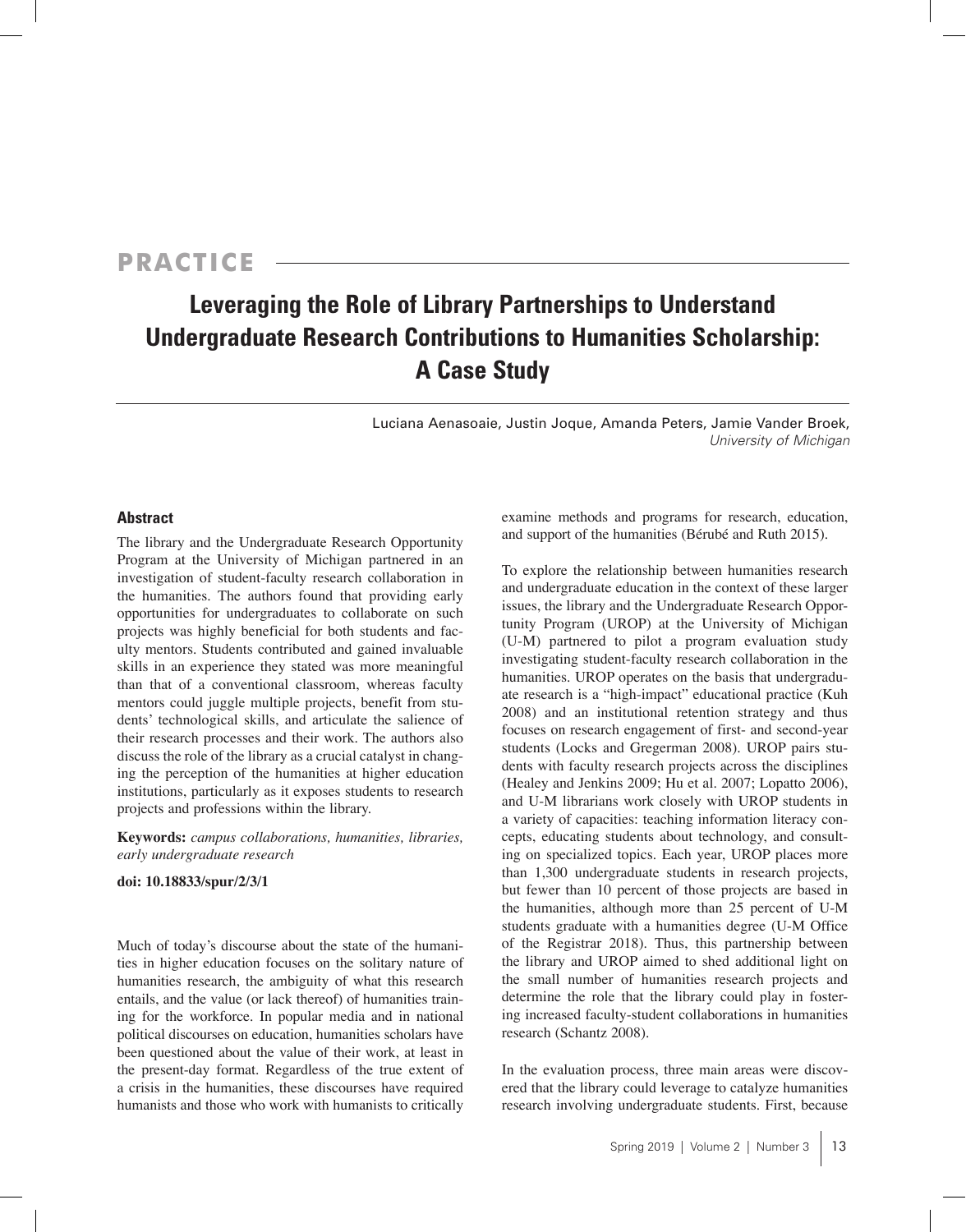of their close relationships with researchers, librarians understand the breadth of humanities research approaches and the diversity of materials used by humanists. The research here shows that humanities research processes can be better discovered through close attention to particular projects rather than a survey of broad disciplinary methods (see also Murphy 2014 and Valentine 1993 for focus groups as alternative approaches). Second, the library is uniquely positioned to provide both institutional professional experience and liberal arts exposure by sponsoring undergraduate research projects. In doing so, the library can address student and parent concerns about postgraduation jobs and the translatability of liberal arts skills to the job market. Finally, the library is an indispensable partner (see Dewey 2005 on the embedded librarian) in identifying places for collaboration (Haigh and Kinsella 2016) and facilitating interdepartmental partnerships that advance teaching and research (Dickenson 2006; Dotterer 2002; Haglund and Olsson 2008). This is particularly salient in highly decentralized academic spaces like U-M, where the library is one of the few resources used by the entire institution.

## **Research Methodology**

Most studies on undergraduate research employ survey methodology, collecting large data sets from multiple institutions and focusing on various disciplines (see Bauer and Bennett 2003; Cowan 2012; Merkel 2001; Stanford et al. 2015). Because of this, the nuances of humanities research, especially outside the curriculum (see Shapiro et al. 2015), are often overlooked in a sea of data. Many library studies on humanities practices focus on uses of the library by students to complete class assignments or honors theses (Head 2008). The research team took a more localized and in-depth approach, limiting itself to the University of Michigan campus and employing interview methodology so that results could lead to improved services and support for undergraduate research (for a similar approach in the library context, see Foster and Gibbons 2007). In the language of data analysis, the research methodology and assessment were exploratory rather than confirmatory (Tukey 1980). The work and data were continually assessed as part of the research, allowing the research to lead the process rather than attempt to verify a specific outcome. Centrally focused on local service improvement and considering its exploratory nature, this research was not regulated by U-M's Institutional Review Board.

The research team was composed of three librarians and one graduate student in anthropology; the student had firsthand experience as a UROP student and peer adviser as an undergraduate. Four undergraduate students were sponsored over two years of conducting this project. Interviews were conducted by four UROP undergraduate student researchers, allowing observations of students and practices from a meta level. In other words, this

Scholarship and Practice of Undergraduate Research

collaboration provided faculty and staff with an opportunity to participate in the daily work of a research project with undergraduate students. An anthropological approach was employed in the research to seek the complex processes at work in these collaborations. Anthropological approaches have been gaining influence in the corporate and academic worlds as a set of methods that improve the understanding of customers and their environments in a more comprehensive way. Even the New York City Department of Sanitation has had an anthropologist-in-residence since 2006.

The research team drafted a semi-structured interview guide to preserve a level of consistency among the interviews. However, the goal was to allow interviewees to articulate their academic and research trajectories on their own terms. The interview guides for faculty (Peters et al. 2018) and students (Joque, Vander Broek, and Aenasoale 2018) were slightly different to account for their different roles; however, the questions about the projects were consistent. Ten faculty research mentors and 10 undergraduate research assistants were interviewed. During the interview process, the researchers continuously explored their own roles in relation to each other and recalibrated as necessary in an effort to maximize the success of the research collaboration with undergraduates (see also Davis 2015 on mentoring undergraduate researchers and interdisciplinarity). Mentors who no longer employ undergraduate research assistants also were interviewed, so the researchers could understand the reasoning behind their decision.

The interviewees chose the location of these conversations. Some invited the researchers into their offices and shared their research materials in either digital or physical form. Other faculty members saw it as more fitting to talk in the researchers' workspace and said they did not always conduct their research in their offices. Ranging from archives/libraries to cafes and home offices, humanities research locales rarely seem to be confined spatially.

The interviews were transcribed and coded for themes that emerged out of the conversations with faculty and students. The goal was to understand the kinds of connections made by interviewees among humanities research, education, and "real life." In other words, would undergraduate research experiences be understood as an important part of a faculty member's research agenda and growth as an educator? Did faculty and students consider humanities projects a venue to offer skills that could be extended beyond postsecondary education?

# **Findings**

The findings focus on experiences and outcomes for students and faculty, as well as the role of the research mentorship process. There was a disconnect between faculty perceptions of student collaboration and the reality of collaboration. Faculty and students involved in collaborative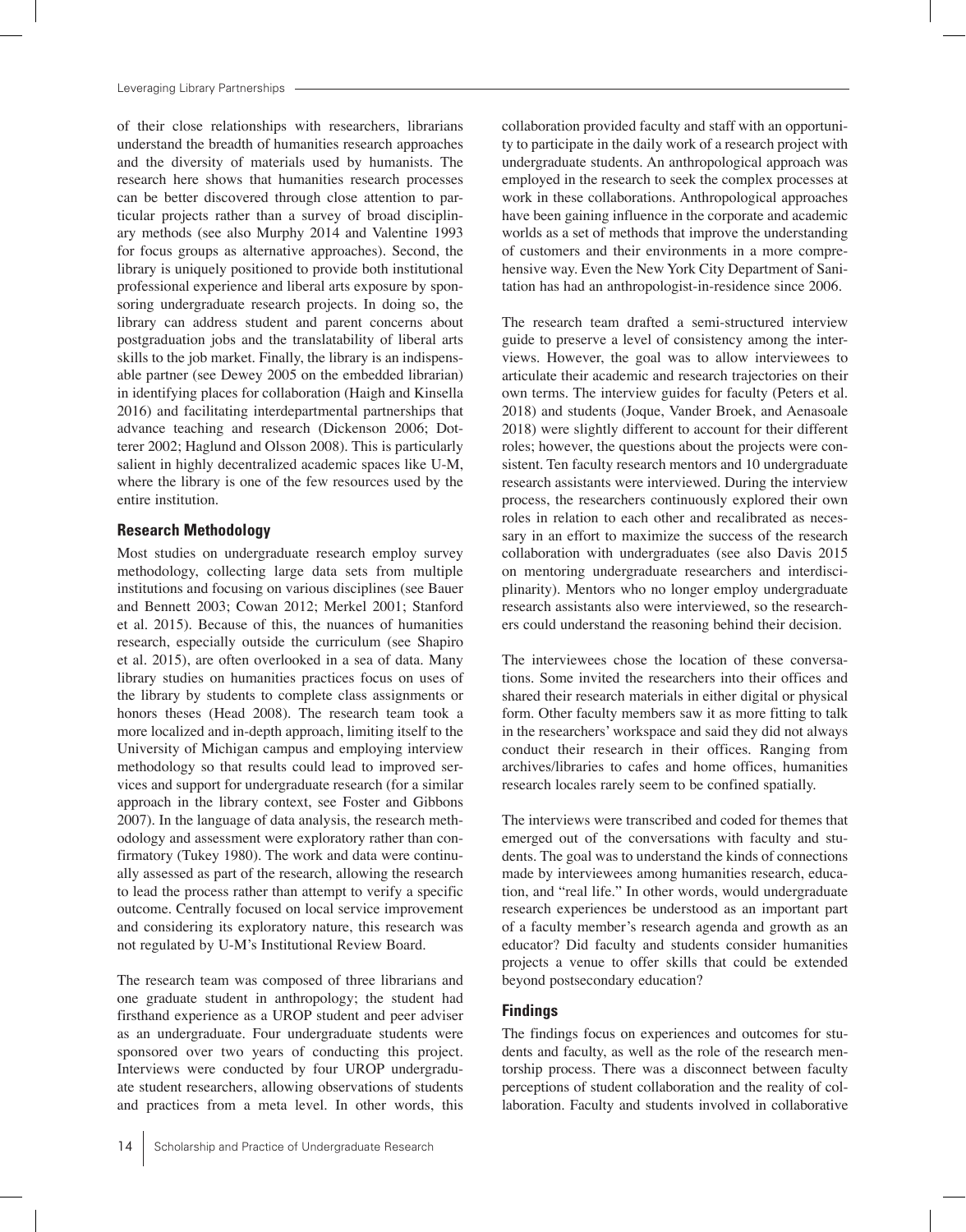projects found the experience to be rewarding; faculty especially noted that it caused them to think about how their work could be divided into manageable chunks and distributed to students, allowing them to keep multiple projects moving forward—much like a studio or artisanal workshop. Students also benefited immensely, learning about the research process and academia beyond the classroom environment. Finally, through the form and content of this project, it was discovered that the library can play a central role in connecting undergraduate research and faculty research.

One faculty interviewee stated that undergraduate research is often discussed among her colleagues as "tricky":

 I've talked to a lot of my colleagues about this … How do you engage undergraduates to work on a postgraduate professorial-level research project? That's a tricky bit, right? Very often they don't have the language skills, which is key. Very often they don't have the familiarity with the research methods; they very often don't know how to use the library. Seriously, they have never walked into the stacks.

This excerpt captures some of the barriers for faculty when considering humanities research with undergraduate students. When describing why they would not want to work with undergraduates, faculty often expressed fears that students were likely to lack crucial skills for carrying out research. Publishing concerns also emerged as part of the conversations with faculty: they worried about sufficiently rewarding their undergraduate researchers within the context of the current paradigm of solo publishing and the tenure system (see also Grobman 2007 and Rogers 2003).

There were clear benefits to faculty from participating in collaborative research, which balance the challenges posed by the academic reward structure and the individualistic publishing models most common to the humanities. Although faculty members expressed concern about publishing with an undergraduate student, they also acknowledged that these collaborations allowed them to work on two or more projects at the same time. One student said:

 [M]y sponsor was . . . working on . . . her book, which is the most important thing. I didn't help her with that. . . . [S]he kind of has a second project . . ., and a third project for something way off like 5 or 10 years . . . . So I would kind of juggle the second and third projects that . . .she wanted to do . . . at some point. I would kind of do the groundwork for something way off in the future. That was where I was the most valuable for her. That's kind of what she was trying to tell other faculty members . . . they [students] don't have to help you with the book that you are writing, right now. But they can help you do groundwork for the next book you want to write or the next book after that book you wanna write.

Instead of having students take pieces of a currently active project, such as a book or exhibition, some of the faculty interviewed had students begin research or other tasks for more distant projects. In this way, the undergraduate student researcher could function like a member of a lab, workshop, or studio, laying the groundwork for projects that a faculty member would later hone and give final shape. The idea, the direction, and the finesse all come from the faculty member, but much of the information gathering can be accomplished by an undergraduate researcher. It is important to note that collaborative publishing efforts have been used to attract history undergraduates to research at institutions such as Virginia Tech (Stephens et al. 2011).

Faculty repeatedly mentioned that working with undergraduates on their research helped them to maintain momentum and kept them "honest" because of the programmatic requirement to regularly meet with their students and ensure that students had enough work to do. Thus faculty members not only had to keep up with their end of the project's goals but also had to break down their projects into manageable chunks for undergraduate students to tackle. Finding themselves explaining their research to undergraduates gave them a new perspective on their work in a way that engaging with colleagues in their fields and departments could not. As one faculty member noted:

 From a purely practical matter, and this is what's great about UROP and what I think would be great for undergraduates …—they keep you on task. It's pretty easy to get caught up in the everyday of teaching, life and you sort of put your research on the side … If you are having a weekly meeting, you have to weekly be working on your research. So, from that level, they are very helpful. Additionally, as you are working with them to explain your project, you have to be able to articulate your project more clearly. They will bring questions to you that will make you think.

By shifting research to a team approach with different levels and types of skill, faculty are both forced and allowed to think about their broader research goals and how to manage a team to achieve them. Ultimately, through working with undergraduates, research can shift from a solitary activity—that often is superseded by other commitments—to a better planned and managed collaborative enterprise that simultaneously trains new researchers.

Sometimes faculty reluctant to work collaboratively (Corley 2013) with undergraduates cite the students' lack of writing, language, or analytical skills in explaining their lack of desire. Humanities work, traditionally considered monastic or individual, can feel impossible to break into manageable chunks that would work well for a more novice researcher to tackle. In this study, faculty benefited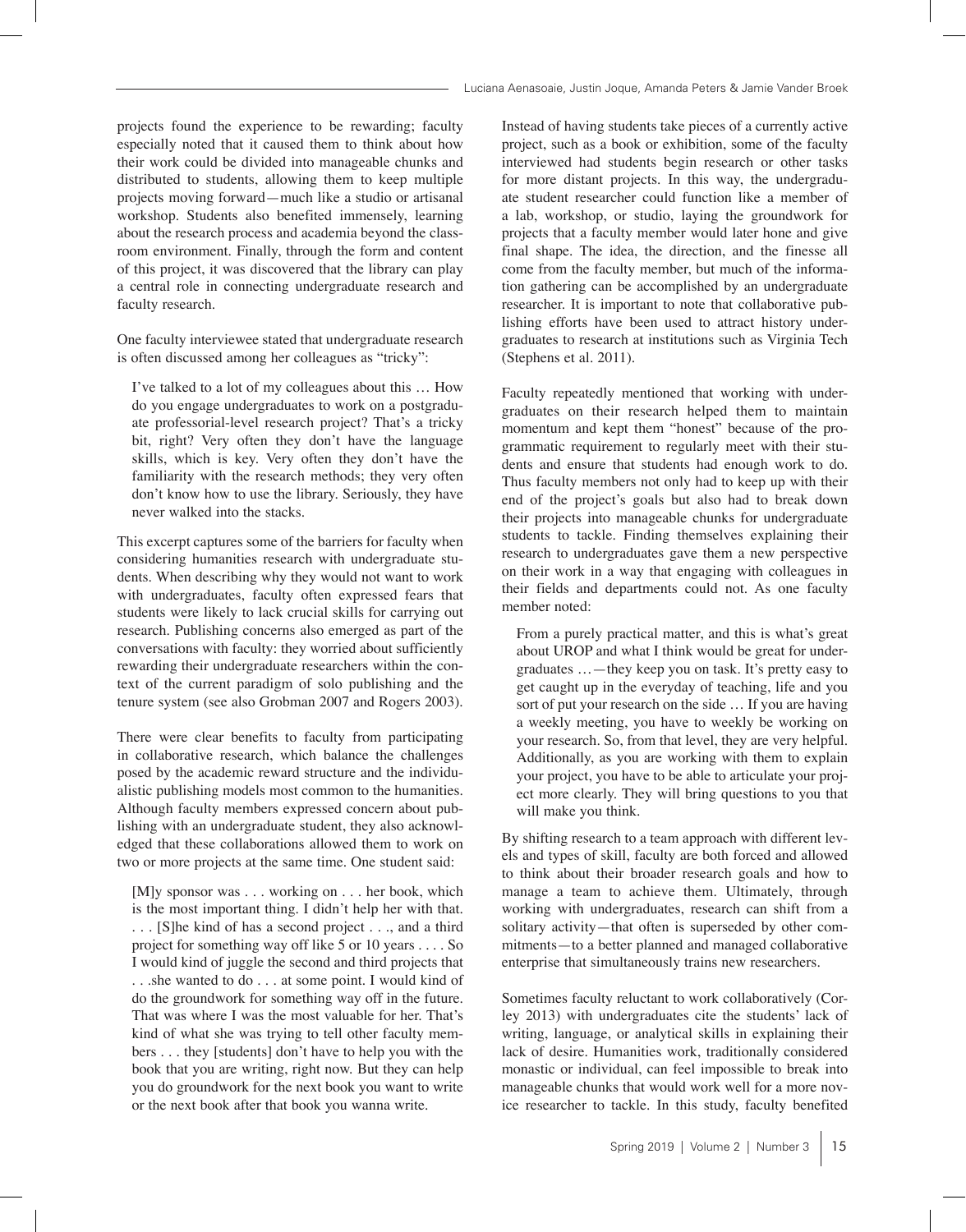from taking a reverse perspective and thinking, perhaps uncomfortably, about their own shortcomings, rather than on methods for dividing up their research.

Students often have stronger and more diverse technology skills than faculty, and they are well suited to learn new tools and programming languages. These abilities can compensate for their lack of specialized knowledge or sophistication in the research process, making their presence on a research team fundamentally additive rather than reductive or fragmentary and shaping the project's direction through their contributions. As one faculty member stated:

 Very often humanities people, especially in history . . . don't speak the language, so I can't use them. But there are other ways [of collaboration.] [M]y two architecture students are so much more technologically aware than I; … they created these phenomenal maps for me, and that's great, too.

Students also benefit from collaborating with faculty on humanities research, sometimes in unexpected ways. Sheltered from the mechanics, logistics, and politics of the research process by the structure of their degree programs, curriculum, and traditional classroom engagement, students often leave college without understanding the research work of their instructors. Student participants reported that they gained a respect for and appreciation of the details of their faculty sponsors' work and even reported that their participation gave them new insights into other areas of their lives. They also gained practice in employing new skills, many of which are difficult to teach in the classroom. As one student stated:

 I learned what it means to be [a] researcher. Not an undergrad researcher, just a researcher. I learned the ethics of research. I learned the complexity of research. I learned the complexity of education. I learned the politics of education. I just learned. Every single day.

Perhaps most significantly, students reported gaining a sense of accomplishment that they might not have acquired in a classroom setting. Feeling like they were doing real, original research and contributing to a larger goal rather than working toward a grade, students experienced satisfaction that was otherwise missing from their academic careers. As one student noted:

 I actually felt really proud of it because I was doing things that have never been done before. So these manuscripts that I was looking at transcribing, they had never been transcribed before. They were from the 15th century; there was no existing edition. People knew they existed. They have taken photos of them to send to me, but no one had transcribed them or really analyzed them. As a freshman, sophomore, I thought that was a cool thing. I still do. It was really cool to kind of have been the one who went through these things that no one

else had looked at, and my sponsor has given me that type of responsibility.

Although most of the findings were derived from interviews, insight was gained into the process of researching alongside undergraduate students through some of the researchers acting as UROP sponsors themselves. This had an impact on the collaboration with UROP and other campus partners. Through serving as instructors for UROP workshops and providing research support to UROP students, these researchers gained a sense of the workings of UROP projects and the skills and concepts needed by students for their projects. They also developed a realization of the crucial role of the mentor for students, including the importance of meeting with students on a regular basis, even when meeting might not seem necessary at first glance; the need to ensure students receive the appropriate preparatory training to be successful at their work; and the necessity to create meaningful opportunities for them throughout the process. Understanding the process from the mentor's perspective allowed the researchers to provide more effective services not only to students but also to faculty engaging with undergraduates on research projects.

Additionally, a greater understanding of humanities work and its relationship to undergraduate education was gained, as well as the importance of deep, meaningful relationships between the library and campus partners. Participating in the UROP process showed the difference that becoming an insider can make in the understanding of a collaboration, which will be incorporated into the researchers' work with other groups.

The participation of undergraduate researchers on this research project provided an invaluable contribution to the conceptualization of the landscape. The insights gained from extended engagement with students and the outcomes of the program evaluation contributed to the ability to provide UROP with proposed recruitment improvements. For example, to target potential research mentors, the researchers suggested that UROP organize department-specific information sessions with concrete research project examples that demonstrate the contributions that undergraduate students might be able to bring, as well as offer workshops and assistance for research mentors who might be uncertain about the appeal of a particular project to an undergraduate student. On the student side, UROP could focus on recruiting second-year students who possess more research experience by visiting first-year seminars and collaborating with current research mentors who teach courses for first-year students.

These findings have implications for the development within the library of future services for undergraduates as well as new and existing partnerships with co-curricular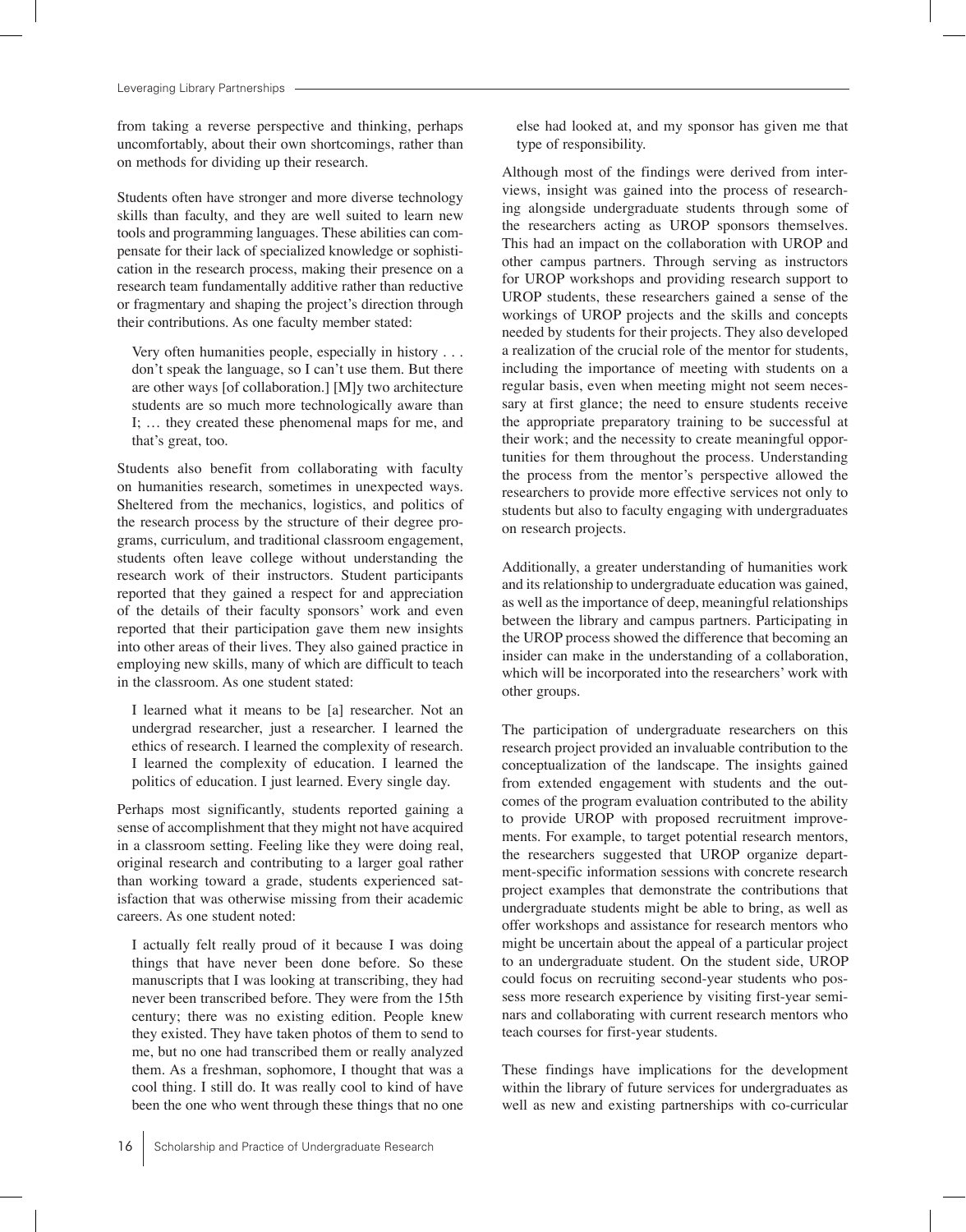groups on campus. The current focus is on developing services that help bridge the gap between undergraduate research and faculty work, beginning with the introduction of student fellowships and a mini-grants program. Student fellows engage directly with librarians to work on projects ranging from exhibit development to creating resources to enhance the discoverability and accessibility of research materials. Mini-grants are offered to stimulate a connection between the library and student innovation on campus. Because of this experience with the UROP project, these competitive opportunities have been designed to include librarians engaging both students and their faculty mentors in conversations, demonstrating how the library can be a conduit for more effective collaboration between the two groups.

### **Conclusion**

This project aimed to shine a spotlight on the research process within the humanities, giving special attention to its unique potential for impact on undergraduate learners, who are so often steered toward STEM fields by parents and other advisers. Through participating in projects, students gain valuable insight into the research world that occurs outside the classroom and pride in contributing to work that extends beyond campus. Uncovering the barriers and benefits for faculty to participating in projects with undergraduates also was useful. Although faculty often perceived collaborating with undergraduates with suspicion prior to beginning a project, they frequently discovered that undergraduate students could help in unexpected ways.

As a result of this project, the researchers gained a deeper understanding of the nuances and challenges of humanities research along with a greater appreciation for the positive role played by the library in promoting both research and student learning. As this study was designed and implemented by a team that understood the goals and inner workings of UROP as well as work as library professionals who have a unique role as research consultants to many different disciplinary experts in the academy. The synthesis of this study has had a demonstrated impact on the humanities recruitment process at UROP. Since the conclusion of the study, the researchers have met with UROP staff to discuss the implications of these findings including steps that UROP might take for more targeted outreach to humanities faculty and students, which may help undergraduates understand the benefits of humanities research—even if they do not intend to be humanities majors.

As professional schools position themselves as the best preparation for securing a job after graduation, some have attempted to challenge the value of a liberal arts education in the contemporary world. Although the stakes may appear especially high (as the authors discovered in their interviews), the educational value of the humanities has

been questioned for generations in various political and economic circumstances and to varying degrees. Thus, although the humanities, alongside other fields, can and have been transformed by continuously developing technologies and research methodologies, humanists know that a well-rounded education must include the humanities. Only through such a course of study can higher education institutions produce informed, critical, and active citizens.

Regardless of the ultimate future of the humanities writ large, as long as higher education institutions commit to providing such a course of study, it will be imperative to support the humanities and assist students and faculty in developing skills and reflecting on their work. Such an education can be bolstered by the inclusion of undergraduates in faculty research, but these collaborations can be difficult to both organize and maintain. Libraries have much to offer and gain by actively participating in these research projects and helping to make them a central part of humanities education.

#### **References**

Bauer, Karen W., and Joan S. Bennett. 2003. "Alumni Perceptions Used to Assess Undergraduate Research Experience." *Journal of Higher Education* 74(2): 210–230. doi: 10.1353/ jhe.2003.0011

Bérubé, Michael, and Jennifer Ruth. 2015. *The Humanities, Higher Education, and Academic Freedom: Three Necessary Arguments*. Basingstoke, UK: Palgrave. doi: 10.1057/9781137506122

Corley, Christopher R. 2013. "From Mentoring to Collaborating: Fostering Undergraduate Research in History." *History Teacher* 46: 397–414.

Cowan, Susanna M. 2012. "Assessment 360: Mapping Undergraduates and the Library at the University of Connecticut." https://clir.wordpress.clir.org/wp-content/uploads/sites/6/Assessment360.pdf

Davis, Shannon N., Duhita Mahatmya, Pamela W. Garner, and Rebecca M. Jones. 2015. "Mentoring Undergraduate Scholars: A Pathway to Interdisciplinary Research?" *Mentoring & Tutoring: Partnership in Learning* 23: 1–14. doi: 10.1080/13611267.2015.1126166

Dewey, Barbara I. 2004. "The Embedded Librarian: Strategic Campus Collaborations." *Resource Sharing & Information Networks* 17(1–2): 5–17. doi: 10.1300/j121v17n01\_02

Dickenson, Don. 2006. *How Academic Libraries Help Faculty Teach and Students Learn: The Colorado Academic Library Impact Study*. Denver: Library Research Service.

Dotterer, Ronald L. 2002. "Student-Faculty Collaborations, Undergraduate Research, and Collaboration as an Administrative Model." *New Directions for Teaching and Learning* 90: 81–90. doi: 10.1002/tl.58

Foster, Nancy Fried, and Susan L. Gibbons (Eds). 2007. *Studying Students: The Undergraduate Research Project at the University of Rochester*. Chicago: Association of College & Research Libraries.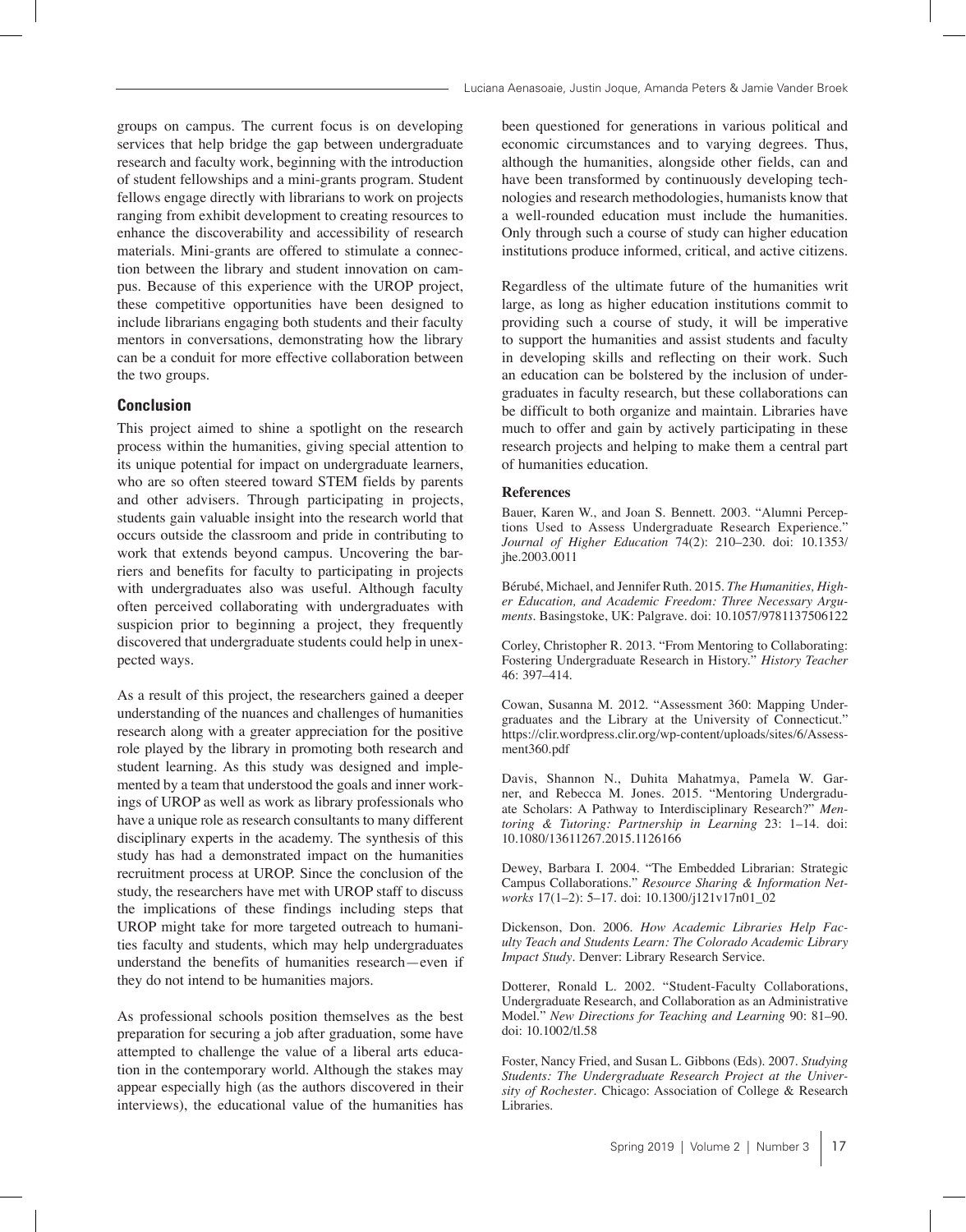Leveraging Library Partnerships

Grobman, Laurie. 2007. "Affirming the Independent Researcher Model: Undergraduate Research in the Humanities." *CUR Quarterly* 28(1): 23–28.

Haglund, Lotta, and Per Olsson. 2008. "The Impact on University Libraries of Changes in Information Behavior among Academic Researchers: A Multiple Case Study." *Journal of Academic Librarianship* 34(1): 52–59. doi: 10.1016/j.acalib.2007.11.010

Haigh, Adam E., and Chad J. Kinsella. 2016. "Bringing in the Librarians: Rethinking Collaboration for Political Science Research Projects." *Behavioral & Social Sciences Librarian* 35(1): 19–31. doi: 10.1080/01639269.2016.1128300

Head, Alison J. 2008. "Information Literacy from the Trenches: How Do Humanities and Social Science Majors Conduct Academic Research?" *College & Research Libraries* 69: 427–446. doi: 10.5860/crl.69.5.427

Healey, Mick, and Alan Jenkins. 2009. *Developing Undergraduate Research and Inquiry*. York, UK: Higher Education Academy.

Hu, Shouping, George D. Kuh, and Joy Gaston Gayles. 2007. "Engaging Undergraduate Students in Research Activities: Are Research Universities Doing a Better Job?" *Innovative Higher Education* 32(3): 167–177. doi: 10.1007/s10755-007-9043-y

Joque, Justin, Jamie Vander Broek, and Luciana Aenasoale. 2018. "Marginalia Student Interview Guide." Ann Arbor: University of Michigan. https://deepblue.lib.umich.edu/handle/2027.42/143545

Kuh, George D. 2008. "Excerpt from *High-Impact Educational Practices: What They Are, Who Has Access to Them, and Why They Matter*." Washington, DC: Association of American Colleges and Universities.

Locks, Angela M., and Sandra R. Gregerman. 2008. "Undergraduate Research as an Institutional Retention Strategy: The University of Michigan Model." In *Creating Effective Undergraduate Research Programs in Science: The Transformation from Student to Scientist*, ed. Roman Myron Taraban and Richard Lawrence Blanton, 11–32. New York: Teachers College Press.

Lopatto, David. 2006 "Undergraduate Research as a Catalyst for Liberal Learning." *Peer Review* 8(1): 22–25.

Merkel, Carolyn Ash. 2001. *Undergraduate Research at Six Research Universities: A Pilot Study for the Association of American Universities*. Pasadena, CA: California Institute of Technology.

Murphy, Jo Ann. 2014. "Library Learning: Undergraduate Students' Informal, Self-Directed, and Information Sharing Strategies." *Partnership: The Canadian Journal of Library and Information Practice and Research* 9(1): 1–20. doi: 10.21083/ partnership.v9i1.2491

Office of the Registrar, University of Michigan. 2018. "Degree Reports." https://ro.umich.edu/reports/degrees

Peters, Amanda, Luciana Aenasoale, Jamie Vander Broek, and Justin Joque. 2018. "Marginalia Faculty Interview Guide." Ann Arbor: University of Michigan. https://deepblue.lib.umich.edu/ handle/2027.42/143544

Rogers, V. Daniel. 2003. "Surviving the 'Culture Shock' of Undergraduate Research in the Humanities." *CUR Quarterly* 23(3): 132–135.

Schantz, Mark. 2008. "Undergraduate Research in the Humanities: Challenges and Prospects." *CUR Quarterly* 29(2): 26–29.

Shapiro, Casey, Jordan Moberg-Parker, Shannon Toma, Carlos Ayon, Hilary Zimmerman, Elizabeth A. Roth-Johnson, Stephen P. Hancock, Marc Levis-Fitzgerald, and Erin R. Sanders. 2015. "Comparing the Impact of Course-Based and Apprentice-Based Research Experiences in a Life Science Laboratory Curriculum." *Journal of Microbiology & Biology Education* 16(2): 186–197. doi: 10.1128/jmbe.v16i2.1045

Stanford, Jennifer S., Suzanne E. Rocheleau, Kevin P. W. Smith, and Jaya Mohan. 2015. "Early Undergraduate Research Experiences Lead to Similar Learning Gains for STEM and Non-STEM Undergraduates." *Studies in Higher Education* 42: 1–15. doi: 10.1080/03075079.2015.1035248

Stephens, Robert P., Kathleen W. Jones, and Mark V. Barrow. 2011. "The Book Project: Engaging History Majors in Undergraduate Research." *History Teacher* 45: 65–80.

Tukey, John W. 1980, "We need both Exploratory and Confirmatory." *American Statistician* 34(1): 23–25. doi: 10.1080/00031305.1980.10482706

Valentine, Barbara. 1993. "Undergraduate Research Behavior: Using Focus Groups to Generate Theory." *Journal of Academic Librarianship* 19: 300–304. doi: 10.1016/0099- 1333(93)90026-2

#### **Luciana Aenasoaie**

University of Michigan, Ann Arbor, lucianab@umich.edu

*Luciana Aenasoaie is the associate director of research mentoring and training of the Undergraduate Research Opportunity Program (UROP) at the University of Michigan. She is responsible for recruiting mentors and research projects for UROP students and fostering campus and community partnerships that ensure meaningful mentorship relationships between project mentors and students. She is also responsible for providing adequate training opportunities for UROP students to enhance their research experiences. She received a PhD in anthropology and history, a graduate certificate in museum studies, and a BA in history, all from the University of Michigan.*

*Justin Joque is the visualization librarian at the University of Michigan Library. He provides consultations on data visualization and other data-related issues. He also teaches workshops on visualization techniques, literacy, and tools. He completed his master's of science of information at the University of Michigan's School of Information with a focus on information analysis and retrieval and his PhD in communications at the European Graduate School.*

*Amanda Peters is the student engagement librarian at the University of Michigan Library. She has an MLIS*